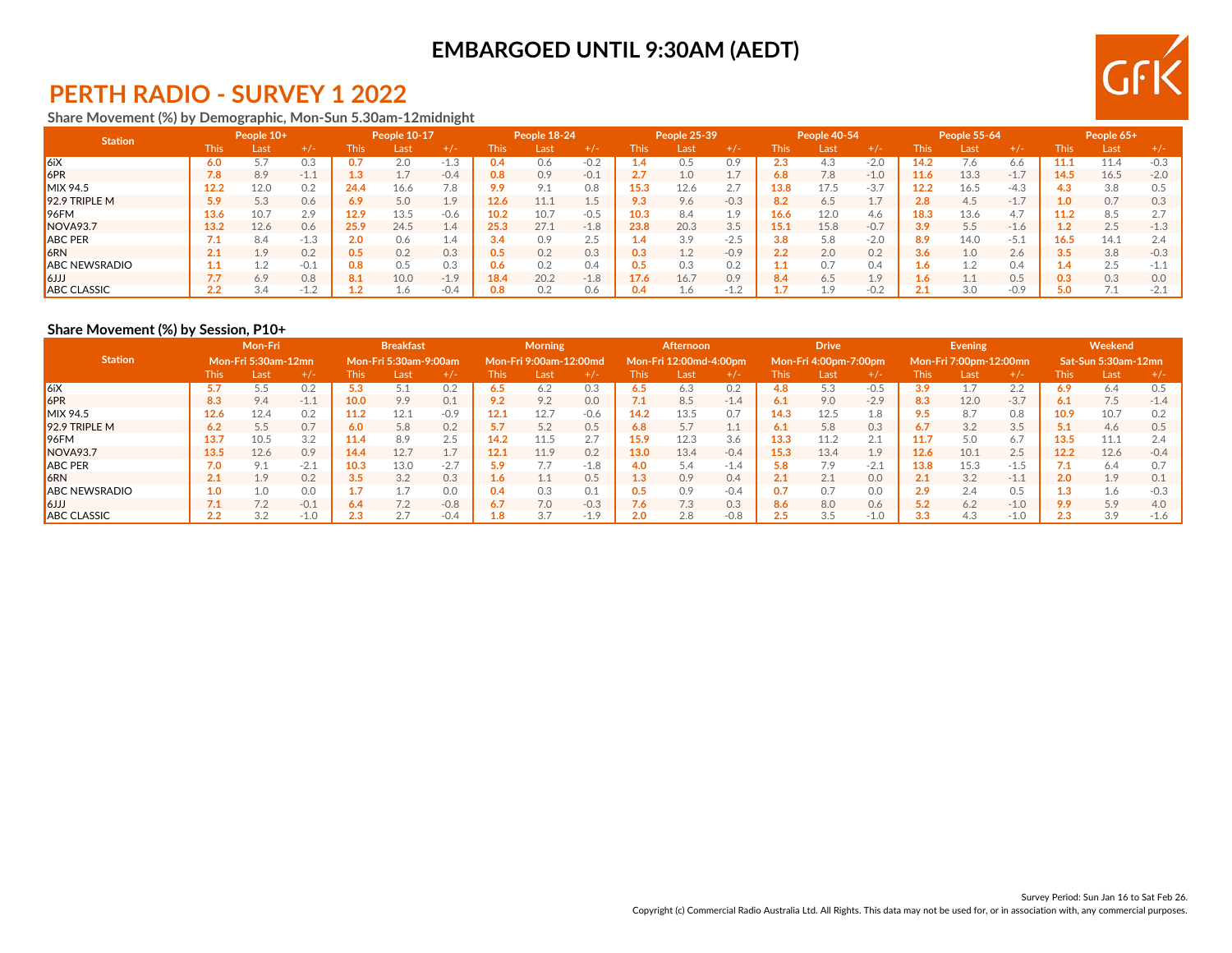## **EMBARGOED UNTIL 9:30AM (AEDT)**



### **PERTH RADIO - SURVEY 1 2022**

#### **Cumulative Audience (000's) by Demographic, Mon-Sun 5.30am-12midnight**

| <b>Station</b>       | People 10+  |      | People 10-17             |      | People 18-24 |       |      |      | People 25-39 |             | People 40-54 |                          |             | People 55-64 |                 |             | People 65+ |       |             |      |       |
|----------------------|-------------|------|--------------------------|------|--------------|-------|------|------|--------------|-------------|--------------|--------------------------|-------------|--------------|-----------------|-------------|------------|-------|-------------|------|-------|
|                      | <b>This</b> | Last | $+/-$                    | This | Last         | $+/-$ | This | Last | $+/-$        | <b>This</b> | Last         | $+/-$                    | <b>This</b> | Last         | $+/-$           | <b>This</b> | Last       | $+/-$ | <b>This</b> | Last | $+/-$ |
| $\vert$ 6iX          | 153         | 157  |                          |      |              |       |      |      |              |             |              |                          |             |              |                 | 39          |            |       | 69          | 72   |       |
| 6PR                  | 207         | 171  | 36                       | 16   | 16           |       |      |      |              | n,          | 13           | 18                       | 53          | 48           |                 | 44          | 34         | 10    |             | 55   |       |
| <b>MIX 94.5</b>      | 491         | 493  |                          | 81   |              |       | 49   |      |              | 136         | 132          |                          | 121         | 133          | $-12$           | 60          | 65         |       |             | 45   |       |
| $92.9$ TRIPLE M      | 292         | 275  | 4 <sub>7</sub>           | 40   | 32           |       | 49   | 46   | $\Omega$     | 101         | 116          | $-15$                    | 74          | 52           | 22              | 18          | 18         |       | 10          | 10   |       |
| $ 96$ FM             | 456         | 410  | 46                       | 53   | 54           |       | 46.  | 35   | H            | 104         | 90           | 14                       | 120         | 105          |                 | 86          |            | 16    |             | 56   |       |
| NOVA93.7             | 595         | 559  | 36                       | 108  | 103          |       | 92   |      | 19           | 198         | 198          | $\Omega$                 | 148         | 121          | 27              | 36          | 40         | $-4$  |             | 24   | $-10$ |
| <b>ABC PER</b>       | 246         | 246  |                          |      |              |       |      |      |              | 26          | 30           | $-L$                     | 52          | 51           |                 |             | 59         | -8    |             | 92   |       |
| 6RN                  | 76          | 80   | -4                       |      |              |       |      |      |              |             | 10           | -4                       | 20          | 25           | $ \overline{ }$ |             |            |       | າາ          | 27   |       |
| <b>ABC NEWSRADIO</b> | 70          | 77   | $\overline{\phantom{a}}$ |      |              |       |      |      |              | 10          | 10           |                          | 14          |              | $-4$            |             |            |       | ົ           | 32   | $-10$ |
| $ 6$ الرا            | 338         | 312  | 26                       | 41   | 42           | $-$   | 62   | 59   | $\sim$       | 152         | 140          | 12                       | 63          | 53           | 10              |             |            |       |             |      |       |
| <b>ABC CLASSIC</b>   |             | 101  |                          |      |              |       |      |      |              | 13          | 22           | $\overline{\phantom{a}}$ | 21          | 24           | - 3             |             |            |       |             | 35   |       |
| Total                | 1692        | 1684 |                          | 182  | 186          | $-4$  | 169  | 169  |              | 446         | 441          |                          | 385         | 383          |                 | 221         | 221        |       | 288         | 284  |       |

#### **Cumulative Audience (000's) by Session, P10+ [Potential: 1788]**

|                      | Mon-Fri |                            |       | <b>Breakfast</b> |                       |              | <b>Morning</b> |                        |          | Afternoon |                        |                | <b>Drive</b> |                       |       | Evening     |                        |         | Weekend |                     |       |
|----------------------|---------|----------------------------|-------|------------------|-----------------------|--------------|----------------|------------------------|----------|-----------|------------------------|----------------|--------------|-----------------------|-------|-------------|------------------------|---------|---------|---------------------|-------|
| <b>Station</b>       |         | <b>Mon-Fri 5:30am-12mn</b> |       |                  | Mon-Fri 5:30am-9:00am |              |                | Mon-Fri 9:00am-12:00md |          |           | Mon-Fri 12:00md-4:00pm |                |              | Mon-Fri 4:00pm-7:00pm |       |             | Mon-Fri 7:00pm-12:00mn |         |         | Sat-Sun 5:30am-12mn |       |
|                      | This.   | Last                       | $+/-$ | <b>This</b>      | Last                  | $+/-$        | This           | Last                   | $+/-$    | This l    | Last                   | $+/-$          | <b>This</b>  | Last                  | $+/-$ | <b>This</b> | Last                   | $+/-$   | This.   | Last                | $+/-$ |
| l6iX                 | 132     | 137                        | $-5$  |                  |                       | $\sim$ .     | 78             | 90                     | $-12$    |           | 85                     |                | 67           | $\neg$ <sub>A</sub>   | -4    | 29          | 18                     |         | 100     | 102                 |       |
| 6PR                  | 187     | 156                        | 31    | 136              | 111                   | 25           | 102            | 89                     | 13       | 97        | 94                     | -3             | 80           | 79                    |       | 45          | 39                     | $\circ$ | 116     | 98                  |       |
| <b>MIX 94.5</b>      | 443     | 451                        | -8    | 243              | 267                   | $-24$        | 207            | 217                    | $-10$    | 257       | 248                    | $\circ$        | 234          | 238                   | -4    | 100         | 85                     | 15      | 258     | 287                 | $-29$ |
| 92.9 TRIPLE M        | 250     | 246                        |       | 136              | 135                   |              | 103            | 103                    | 0        | 138       | 122                    | 16             | 123          | 124                   | $-1$  | 43          | 43                     | 0       | 154     | 133                 | 21    |
| 96FM                 | 397     | 357                        | 40    | 214              | 208                   | <sup>6</sup> | 193            | 172                    | 21       | 232       | 203                    | 29             | 193          | 201                   | -8    | 86          | 62                     | 24      | 277     | 250                 |       |
| NOVA <sub>93.7</sub> | 550     | 517                        | 33    | 340              | 327                   | 13           | 239            | 215                    | 24       | 318       | 288                    | 30             | 290          | 284                   |       | 120         | 105                    | 15      | 355     | 350                 |       |
| <b>ABC PER</b>       | 219     | 226                        | $-1$  | 152              | 168                   | $-16$        | 120            | 116                    |          | 104       | 109                    | $-$            | 101          | 104                   | -3    | 66          | 68                     | $-2$    | 164     | 146                 |       |
| <b>6RN</b>           |         | 67                         |       | 50               | 52                    | $-$          | 37             | 29                     |          | 30        | 24                     | $\circ$        | 31           | 31                    |       | 19          |                        |         |         | 54                  |       |
| <b>ABC NEWSRADIO</b> | 62      | 66                         | -4    | 38               | 44                    | -6           |                | 20                     | $-3$     |           | 24                     | -4             | 16           |                       | - 1   | 18          |                        |         | RΣ      | 49                  |       |
| $\mathsf{I}$ 6JJJ    | 281     | 282                        | $-1$  | 170              | 161                   | $\circ$      | 126            | 122                    | $\Delta$ | 149       | 145                    | $\overline{4}$ | 146          | 157                   | $-11$ | 57          | 65                     | -8      | 232     | 184                 |       |
| <b>ABC CLASSIC</b>   | 83      | 89                         | -6    | 48               | 52                    | -4           | 37             | 47                     | $-10$    | 39        | 45                     | -6             | 37           | 49                    | $-12$ | 22          | 21                     |         |         | 65                  |       |
| Total                | 1641    | 1638                       |       | 1274             | 1294                  | $-20$        | 1069           | 1040                   | 29       | 1181      | 1203                   | $-22$          | 1133         | 1157                  | $-24$ | 544         | 541                    |         | 1409    | 1360                |       |